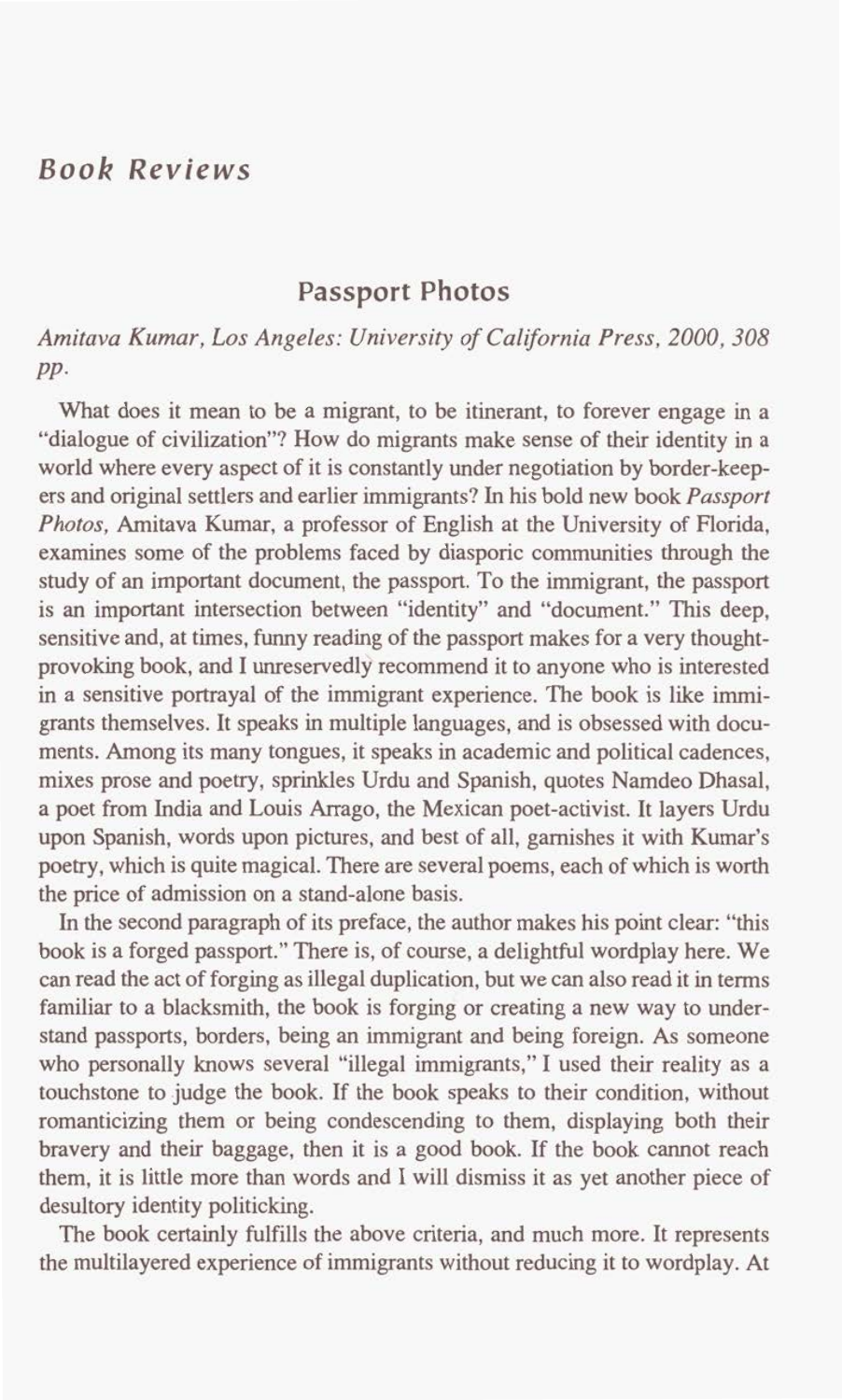the same time, the book does not forget the power of words and their evocativeness in describing the condition of the immigrant. Kumar wants his words:

Words numerous and glittering, drawn like shiny fish in nets by men with darkened **skins.**  Words that swing like the new cricket ball on the pitch surrounded by the hills of Peshawar. **Those** words that the women bum in their fires to keep hearts from shutting with malice. Words that repeat themselves like the music in the wheels of the postman's bicycle. Words that are secret, holding close a hidden love. If there are no words like that, I want those essential few that will say north, that will say south. That will say past, that will say **future.**  That will say poor, poor, poor, poor. That will say fight, fight, fight, fight. That will say hope, hope, hope, hope, hope.

The book also works because of an extremely inventive structure. Using the information structure of the passport, a document "that chooses to tell a story about **us,"** Kumar writes an alternative story of such terms as "Name," "Photograph," "Place of Birth," "Date of Birth," "Nationality," "Sex," "Profession," and "Identifying Marks."

In his discussion of names, for instance, Kumar explores how members of the Indian diaspora in the Caribbean ended up with names like "Chris Garcia," refracting their identities through Venezuelan birth certificates to appease bureaucratic border-keepers. He provides a delightful litany of stereotypes to which the South Asian immigrants are subjected; for example, "everytime an American shakes my hand, he or she has to pledge their love for Indian food, which the South Asian immigrants are subjected; for example,<br>American shakes my hand, he or she has to pledge their love<br>and I can't even say I thank you — on behalf of Indian food."<br>What is the data I the immigrant's birt

What is the **date** of the immigrant's birth? For some, it may be the moment when staying back in the homeland was no longer an option. The forced migrations due to religious and ethnic bigotry, the complete betrayal of minorities by the nation state, the dismemberment of diasporic communities by purported "nativitists" all over the world, all these wrenching moments are sensitively laid out. But Kumar does not forget the equally important displacements **pro**duced by capitalism. When the metropolis becomes an agent of sucking out all the resources from the hinterland, the native has no option but **to** move.

*Tum nu jaane kis jahaan mein kho gaye Hum bhari duniay mein tanha ho gaye,*  You got lost in another world **unknown**  I was left in this one alone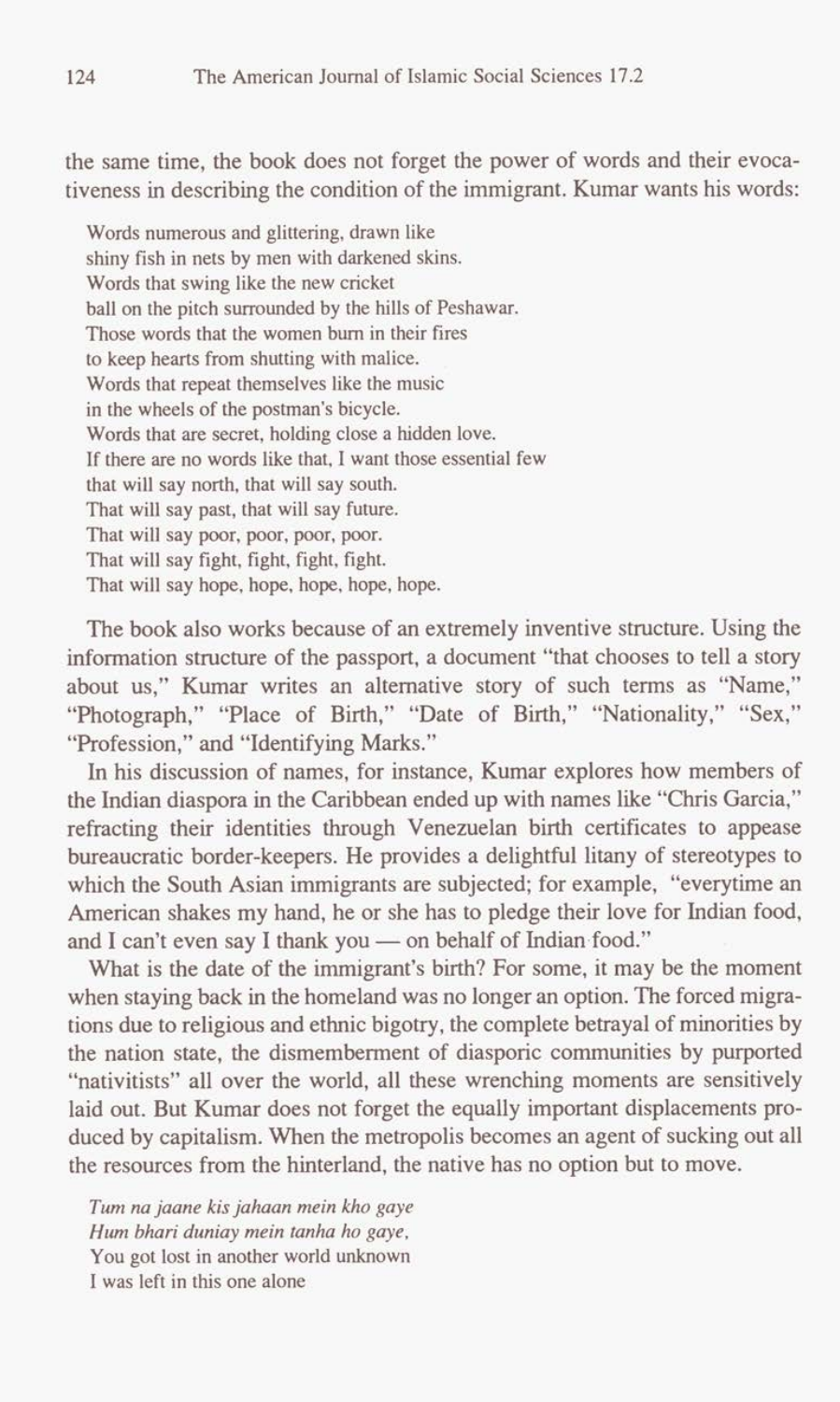Kumar depicts the hopelessly fragmented nationality of the imigrant in a series of photographs of Kashmir. He also talks about the way in which multinational corporations compete for our identity as nations once did ("I have lost India. You have lost Pakistan. We are now citizens of General Electric"). These corporations bring the promise of progress to the Third World, but unleash primordial oppressions (like the ultrasonographs that are used in the hinterland for fetal sex determination and female feticide.)

Ultimately, words are only useful when they lead to principled action. Even immigrants need to be engaged with homelands, either through bonds of love or through bonds of activism. As Kumar mentions in another delightul poem:

This **is not a song or an anthem This is only a letter**  This **is a letter in search of the name of the taxi driver in Queens**  Who **calls each week to talk to his daughter in Ambala** ... **The students in Pittsburgh burdened with their own studies**  Who **print pamphlets to fight those**  Who **from this distance dream of destroying old mosques** 

Such vignettes, pieces of analysis, poetry, pictures, quotes and wit characterize this book, which ultimately fulfils its promise as a forged passport, which exposes the document's cruelty, its arbitrariness, its truncations, its caprice, and above all, its profound silliness. After Kumar's expose, Passports will never appear the same to me.

My only peeve with the book is the fact that its polemic prose left very little space to articulate the more light-hearted and heartwarming experiences of the immigrant. While it is true that we should be wary of the tendency to valorize the act of immigration as "liberation" or "escape," I **am** sure there is a lot to be said about it that is positive and funny. The encounter of the immigrant with the "native" and with other fellow immigrants is often enriching. It is also ludicrous and hilarious. While I understand the position that Kumar assumes in his book, Iwish he had made more room in his prose for those lighhearted moments in the immigrant's experience when a common humanity is enacted. There are some moments that have hilarious possibilities (including an imagi**nary** conversation between the author and a U.S. police officer at the Mexican border), but they are fewer and further between than I had hoped.

Sometimes, though, his poetry makes up for this lack. The book ends with a delightful poem that outlines his emerging romance with a Pakistani beauty:

**You, however,** 

**Soraiya Hasan Ali from Pakistan, whom I've just met,** 

**You are not wearing any Nehru jackets today.**